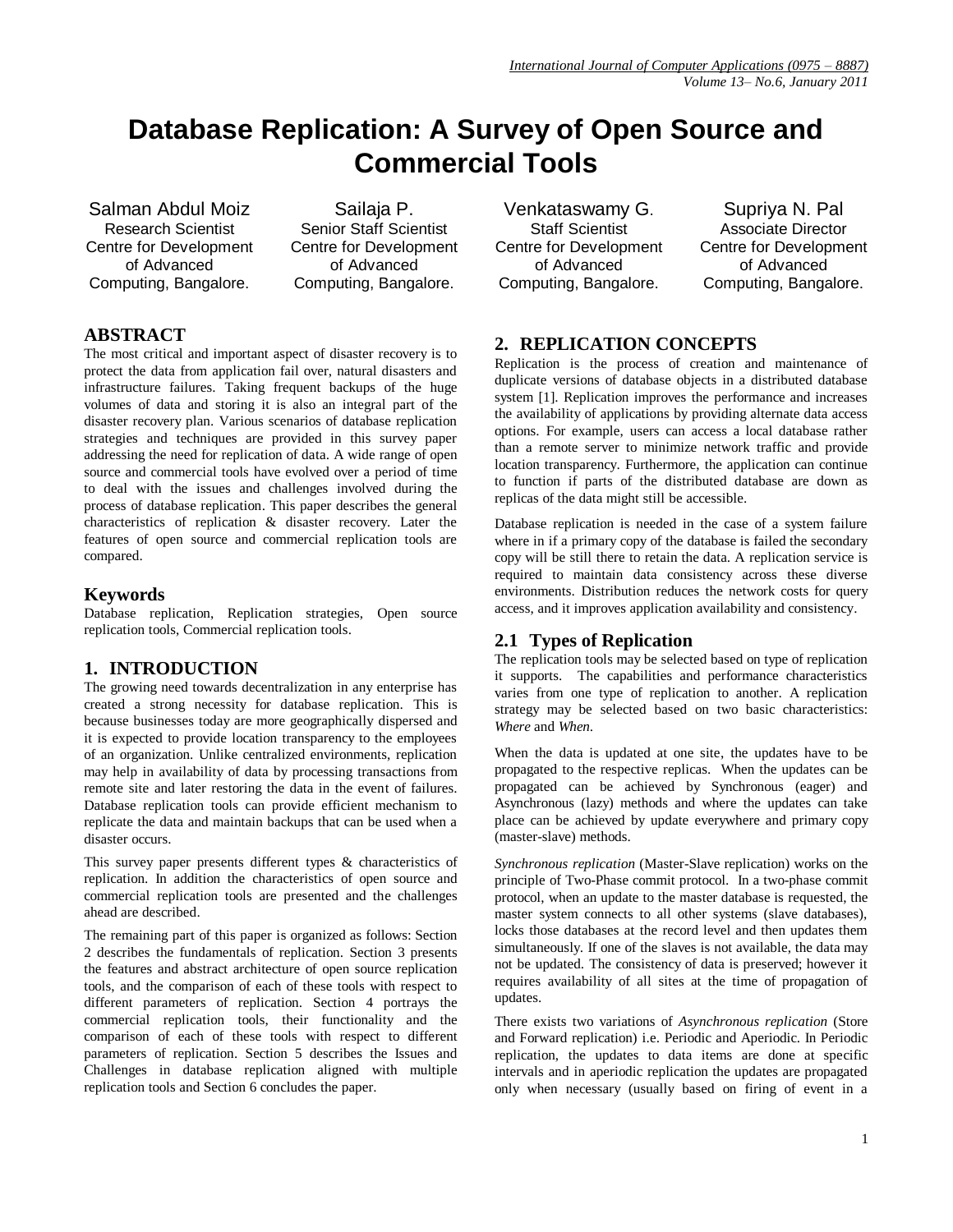trigger). The time at which the copies are inconsistent is an adjustable parameter which is application dependent

In U*pdate anywhere* method, the update propagation can be initiated by any of the sites. All sites are allowed to update the copy of the datum whereas in a *Primary Copy* method there is only one copy (primary copy or master) which can be updated and all other (secondary or slave) copies are updated reflecting the changes to the master.

Various forms of replication strategies are as follows:

- *Snapshot Replication*: In snapshot replication, a snapshot or copy of data is taken from one server and moved to another server or to another database on the same server. After the initial synchronization, snapshot replication can refresh data in published tables periodically. Though snapshot replication is easiest form of replication, it requires copying all data items each time a table is refreshed.
- *Transactional Replication*: In transactional replication, the replication agent monitors the server for changes to the database and transmits those changes to the other backup servers [2]. This transmission can take place immediately or on periodic basis. Transactional Replication is used for server-server scenarios.
- *Merge Replication*: Merge replication allows the replicas to work independently [2]. Both entities can work offline. When they are connected, the merge replication agent checks for changes on both sets of data and modifies each database accordingly. If transaction conflict occurs, it uses a predefined conflict resolution algorithm to achieve consistency. Merge replication is used mostly in wireless environments.
- *Statement based replication*: The statement based replication intercepts every SQL query and sends it to different replicas [3]. Each replica (server) operates independently. To resolve conflicts, Read-Write queries are sent to all servers where as read only queries can be sent to only one server. This enables the read workload to be distributed. Statement based replication is applicable for optimistic approaches where each cache maintains the same replica.

# **2.2 Fault Tolerance**

Fault tolerance describes a procedure/technique that keeps the system in a consistent state in event of a failure by using redundancy. If a site fails the data it contains may become unavailable. By keeping several copies of the data at different sites, single site failure ensures the overall availability of the system.

## *2.2.1 Failover*

Failover is the process of moving database, metadata and user connections from a failed or shutdown primary site to a secondary site so that users can still access the data thus preserving the availability. Failover may be an implicit or an explicit process. Full functionality of alternate site or secondary site is to be ensured in case if disaster happens at the primary site.

## *2.2.2 Failback*

When the primary site resumes operations, the user performs a failback to restore the primary site in consistent state. The restoration process is usually initiated when the load on the secondary server is less. Otherwise it degrades the performance of the system.

#### *2.2.3 Active-Active*

In Active-Active mode, two servers are configured with independent workloads [12]. They run on primary and secondary nodes respectively until one fails. When failover occurs, the secondary node takes over the primary and resumes activities until primary server fails back.

## *2.2.4 Active-Passive*

In Active-Passive mode, the services are provided either by the primary node or by the secondary node. Initially the services are provided by a primary node before a fail over and by secondary node after fail over.

# **3. OPEN SOURCE REPLICATION TOOLS**

Open source replication tools provided in the public domain may help in implementation of the database replication activities in our own network based environments in a collaborative manner.

# **3.1 Postgres-R**

Postgres-R is an extension to PostgreSQL database which provides efficient database replication for clusters while preserving the consistency [4] [10]. It is designed to be as transparent as possible to the client, stable and secure. Postgres-R is primarily used for load balancing and high availability of database systems. The stretchy architecture of Postgres-R enables to scale the replication process. Further compared to a centralized system, Postgres-R is more reliable and flexible.

Postgres-R can replicate large objects and uses a store and forward asynchronous replica engine. The use of Group Communication System by Postgres-R helps in adding or removing nodes, when the system is in running state. The crashed nodes are detected and removed automatically without affecting the operations of database system. Postgres-R uses twophase locking for concurrency control with locking at relation level.

Transaction execution in Postgres-R uses read-one-write-all approach and the transaction execution is divided into four phases. In Local Phase, the transaction is executed at local replica (local database). In Send Phase, the updates to data are propagated to replicas. In Synchronization Phase Serializability of the transactions is preserved. In write phase remote replicas executes the writes and respective replicas execute the transactions.

The basic architecture of Postgres-R is depicted in figure 1. The functionality and interfaces supported with PostgreSQL are available in Postgres-R. Additionally it supports replication. Ensemble is used for Group Communication System (GCS).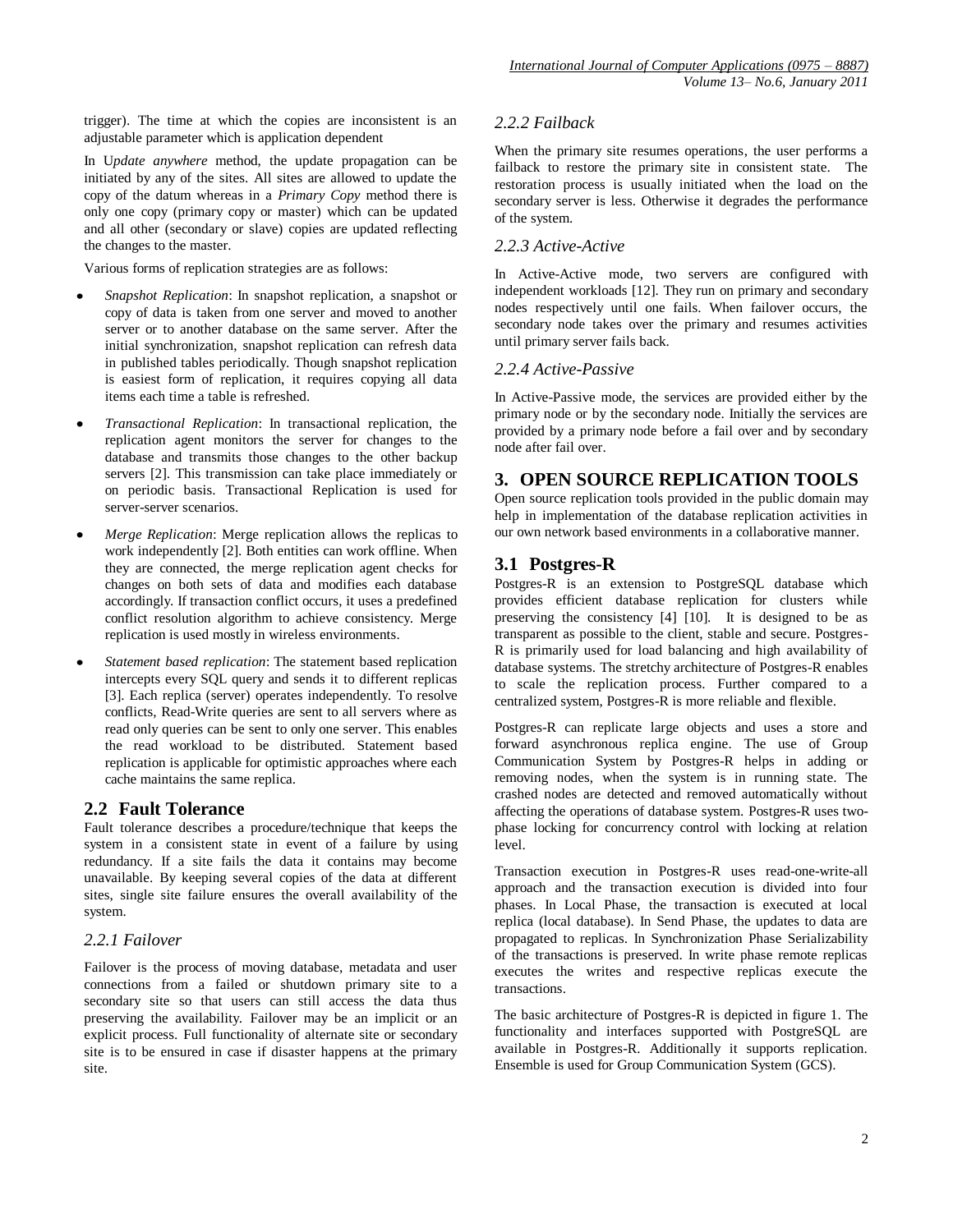

**Figure 1. Architecture of Postgres-R [5]**

The replication process comprises of several servers each of them running an instance of Postgres-R [5]. When clients want to access the databases it sends a request to the postmaster (listener). The postmaster creates the backend process for each client, then the communication is established between client and the backend. The client may connect to any of the servers. The transactions of a client are called local transactions at the server to which it is connected. When a request for remote transactions is initiated, it is handed over to one of the remote back end. In a local or a remote transaction, the client has to wait when a threshold of number of requests is reached. The replication manager is responsible for message handling process between local and remote sites [5].

#### **3.2 Slony-I**

Slony- I is a "master to multiple slaves" replication system supporting cascading and slave promotion [6]. Slony-I is a master-slave system capable of replicating large databases to a limited number of slave systems. If the number of servers grows beyond a certain specified limit (Threshold), the communication cost may increase. The purpose of Slony-I is to maintain data centres and backup sites where the sites are secured and normally are available all the time. However if the nodes in system are frequently prone to failures, Slony-I is not the better solution for replication.

Slony-I replication system can replicate tables and sequence numbers [7]. The objects (Tables, Sequence numbers etc.) are logically grouped into sets. Each set is independent of other which is originating from the same master. The tables, their relationships and the sequences used to generate serial numbers are grouped into their respective sets. Figure 2 describes the replication configuration of Slony-I.



**Figure 2. Replication Configuration of Slony-I [7]**

The configuration specifies two sets with different origins. Inorder to replicate both sets on Node C, it is not necessary that the Node C has to communicate with origin of Set 1. If Node C fails the master of Set1 and Set 2 are still alive. If Node A fails, Node B gets promoted as master of both sets. However if Node B fails, Node C has to be promoted to be the master of Set 2 and continue replication of Set 1 from Node A. A Node stores replication log till all subscribes have restored the replication information. Slony-I uses "After Row" triggers, which analyses New and Old rows required to maintain the consistency. To identify a row, it is expected to have a unique constraint for a column in a table or it has to be supported by row-id.

## **3.3 ESCADA Replication Server**

ESCADA is a portable, reliable and flexible database replication system that provides good performance and applicability tradeoffs [8]. Its features range from shared -nothing clusters to disaster prevention using remote servers.

ESCADA replication server uses a synchronous master/slave replication and a zero data-loss inter-cluster replication over WAN .The tool also provides Consistent multi-master/update everywhere replication and is Build on GORDA architecture and interfaces. It relies on a generic group communication service for Java, named jGCS. The GORDA Architecture and the Programming Interfaces GAPI is presented in [9].

ESCADA replication server is designed and implemented on the principle of component based technology that can be combined with several interoperable components to provide a range of replication solutions. GAPI allows effective implementation of replication protocols and can be reused with different database management systems.

In GORDA, the transaction processing is abstracted as a pipeline. The different processing stages of major meta level interfaces are depicted in figure 3.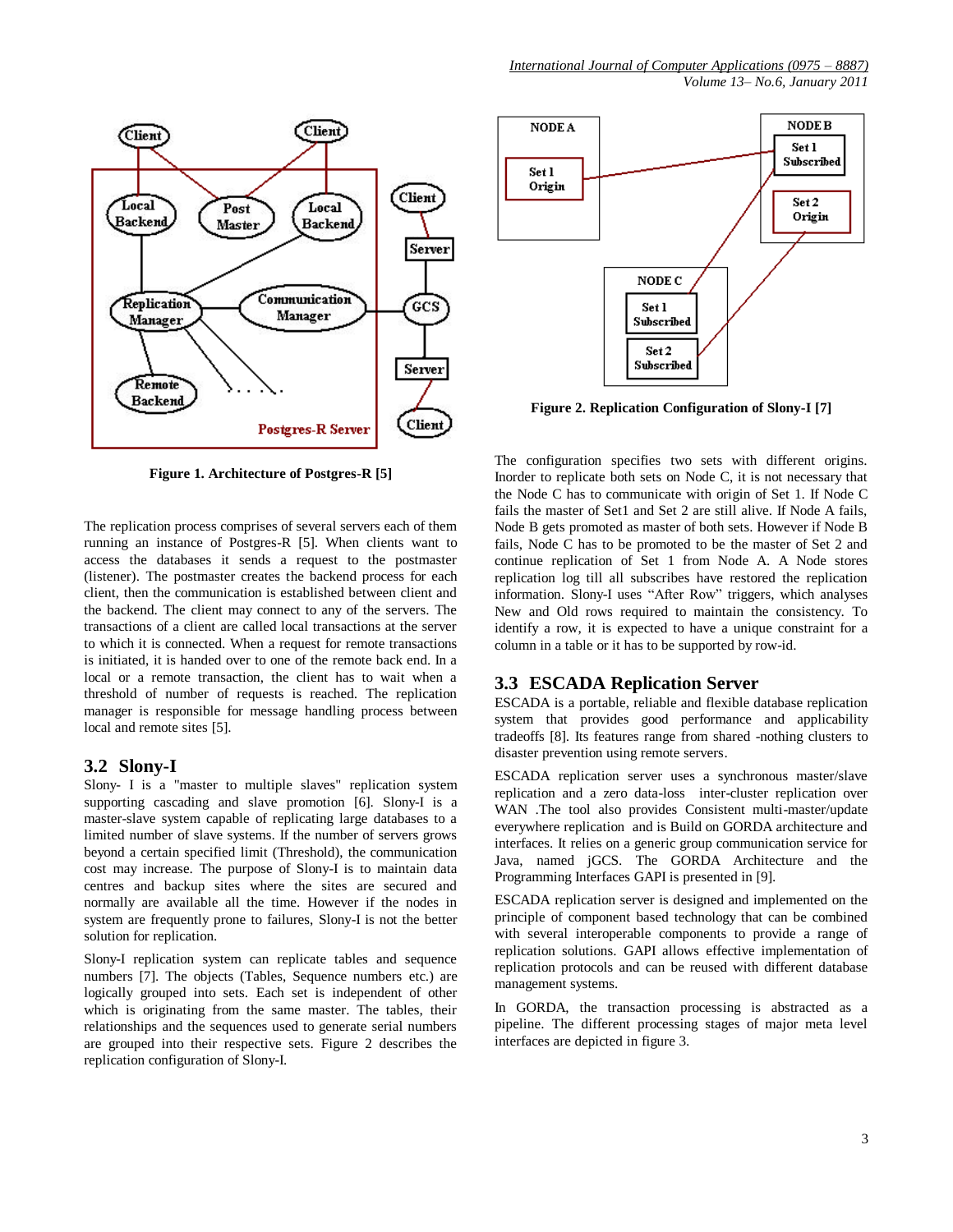

**Figure 3. Major meta level interfaces: Processing stages [9]**

The Parsing stage parses a given raw statement from the application and produces a parse tree. The parse tree is then transformed by optimization stage based on most appropriate optimization techniques into an execution plan. The execution stage executes the plan and produces object sets.

The logical storage stage maps logical objects into physical objects and the physical storage stage deals with I/O process and synchronization. The interface expose Meta object for each stage and for data that moves between them.

#### **3.4 DB Replicator**

DBReplicator is a powerful open-source & network-based multimaster heterogeneous database replication tool developed in Java. It provides an API designed to perform asynchronous update anywhere database replication.

Since DB Replicator is heterogeneous in nature, it synchronizes the same database between multiple RDBMS. It supports bidirectional data synchronization between any of the supported back ends where the synchronization process is initiated by the subscriber. If a relation doesn't exist in the subscriber database, it creates one to match those in publisher database.

DB Replicator provides automatic conflict detection and resolution strategy with minimal involvement of a DBA. Basic conflict resolution is implemented as publisher wins/subscriber

wins. However the future versions of DB Replicator are expected to implement more complex conflict resolution strategies.

It works on the principle of merge replication where the transactions can be executed locally. Later at the time of reconciliation the instances of publisher and subscriber databases are compared to achieve consistency. The transactions which are executed locally may involve different databases because DB Replicator supports the heterogeneous databases.

DB Replicator provides built in scheduling facility. This helps in scheduling the operation for its execution. Irrespective of the failures, the operation is executed at a particular moment of time.

## **3.5 Pgpool-II**

Pgpool-II is a middleware that acts as an interface between PostgreSQL database Client and PostgreSQL servers [11]. Since Pgpool-II is a middleware, the database application i.e. the client feels that Pgpool-II is the actual Postgres server and the server visualizes Pgpool-II as one of its client.

Pgpool-II manages multiple servers. The backup is taken on two or more disks. The replication features of Pgpool-II helps to availability of the system by providing efficient fault tolerance mechanism in case of failures.



**Figure 4. Replication Architecture of Pgpool-II**

Figure 4 presents the generic replication architecture of Pgpool-II. Client sends queries which are duplicated and forwarded to PostgreSQL servers. The replication at different sites by Pgpool-II helps in achieving automated failover. In Automated failover if one of the two PostgreSQL servers goes down, Pgpool-II will enable the other server to take over and continue the services provided to its applications. Pgpool-II also supports online recovery which helps in restoration of the failed node without stopping the operations of the system.

When client requests huge number of read operations, Pgpool-II implements Load Balancing effectively by distributing the SELECT queries across multiple servers. This helps in execution of multiple queries at the same time. Further as the requested operation is a read operation, every server will return the same output.

However there is a limit (Threshold) for maximum number of client connections at the same time. If the number of clients binded to server increases the threshold the connection is rejected. Increasing the number of connections may not be the solution of these instances. As it requires more resources and the conflict resolution strategy also needs to be modified. Hence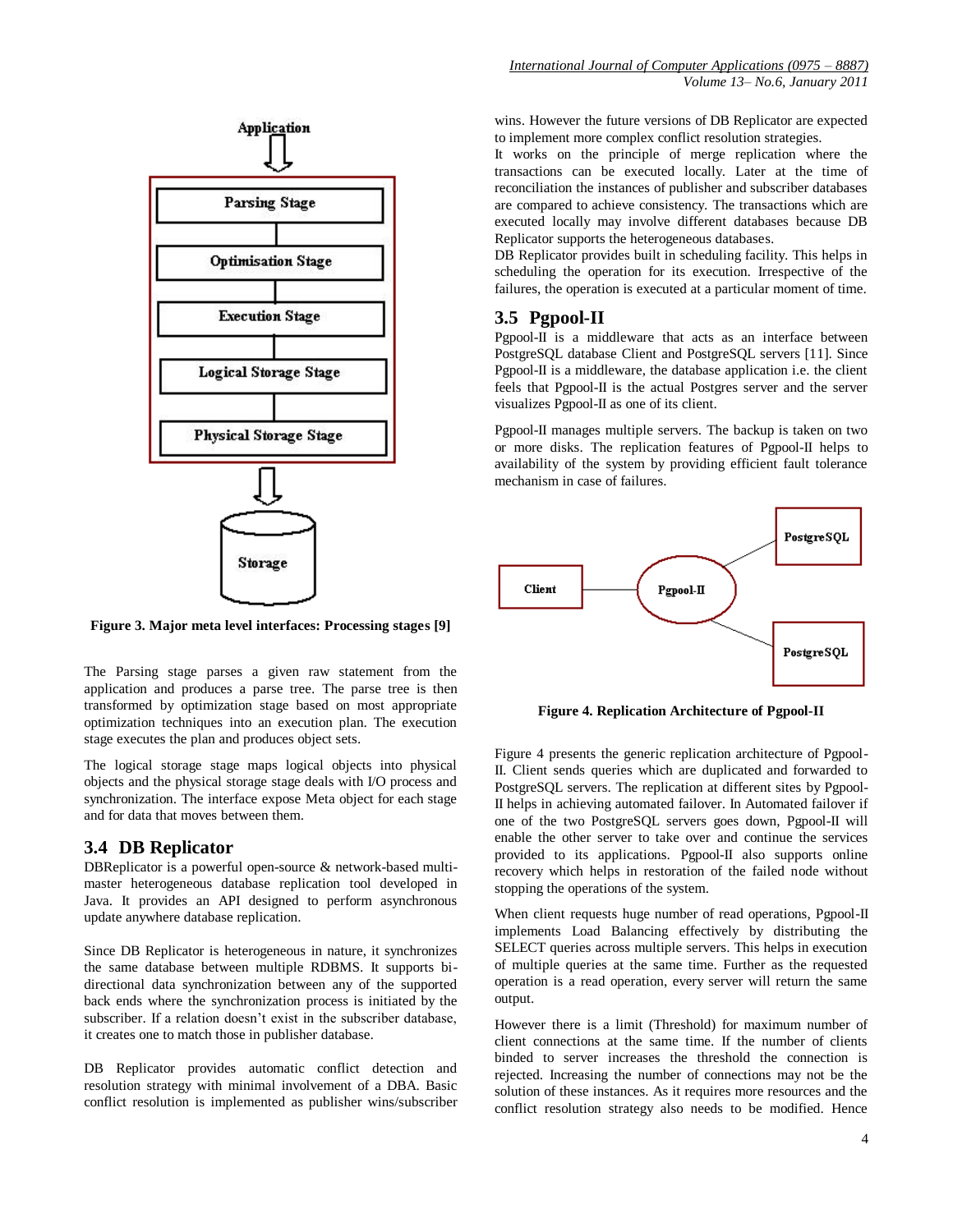there should be a balance between the performance and scalability. This factor could be adjusted based on the client's requirements.

Table 1 illustrates the comparison

of open source replication tools based on the various characteristics.

|                                      | <b>Postgres</b><br>$-R$ | Slony-<br>I    | Escada | $\mathbf{D}\mathbf{B}$<br>Replicator | Pgpool-<br>$\mathbf{I}$ |
|--------------------------------------|-------------------------|----------------|--------|--------------------------------------|-------------------------|
| Type                                 | Async                   | Async          | Async  | Async                                | Sync                    |
| Update<br>any-<br>where              | Yes                     | N <sub>0</sub> | Yes    | Yes                                  | Yes                     |
| Work-load<br>partitioning            | Yes                     | No             | Yes    | No                                   | Yes                     |
| ${\rm Master/}_{\rm Slave}$          | Yes                     | Yes            | Yes    | Yes                                  | Yes                     |
| WAN<br>support                       | Yes                     | Yes            | Yes    | Yes                                  | Yes                     |
| managmnt<br>Conflict                 | Yes                     | No             | No     | Yes                                  | Yes                     |
| Auto<br>detection of<br>node failure | Yes                     | No             | Yes    | No                                   | Yes                     |

**Table 1. Comparison of open source replication tools**

# **4. COMMERCIAL REPLICATION TOOLS**

The Disaster recovery solutions provided by the open source replication tools are much cheaper as compared to commercial replication tools. However as fault tolerance is an important domain, few disaster recovery practitioners feel that fault tolerance shouldn't be compromised with cost of the replication tools.

#### **4.1 IBM Informix Replication**

Informix replication is a suite that synchronizes data across the enterprise. It is an asynchronous log based tool for replicating data between Informix Dynamic database servers. Transactions are captured on source server by reading logical log, storing it and reliably transmitting data to the target server [13]. At target server, Enterprise replication receives and applies each

transactional data to the appropriate databases, tables and logs the current state of the transaction.

Enterprise replication uses asynchronous data replication to update the replicated database when the primary database has commits the changes. The delay to update data on a secondary site may vary. However it is later synchronized to a consistent value at all sites. The advantage of this approach is that in the event of a failure, the replication process continues and all transaction in the replication system will be committed. In Informix, asynchronous replication supports primary-target and update-anywhere replication models.

In the log based data capture process; the enterprise replication reads the logical log to obtain row images of tables and then evaluates them. The changes from logical log are captured and the same is updated in the base tables accordingly. In addition Informix supports trigger based data and transaction capture.

## **4.2 DB2 Data Propagator**

DB2 Data Propagator provides replication solutions to distributed database environments and data warehousing. The replication server in DB2 Data Propagator supports consolidation (moving data from many databases to one) and distribution (moving data from one database to many) scenarios [14]. The horizontal or vertical fragment of the base table can be replicated i.e. the subset of the columns of a relation or subset of tuples of a given relation can be replicated.

DB2 Data Propagator can replicate between heterogeneous relational database management systems and platforms and distribute data to applications in the same or different environments. DB2 Data Propagator unites the distributed relational databases into a cohesive and integrated database solution [15]. It implicitly captures changes on data items and propagates the same to specific target databases, thus preserving consistency of the data.

The DB2 data propagator uses a log based change capture that minimizes the impact on transaction performance and as a result avoids conflict with source tables and online transaction processing.

## **4.3 Sybase Replication Server**

Sybase uses three components for achieving solution to the data distribution problems i.e. SQL Anywhere databases, Replication agent for SQL Anywhere & SQL remote distribution solution [16].

Sybase replication server allows data to be shared and replicated between databases. The replication server manages the operations of data distribution which helps in reducing the burden of database administrators thereby paves way in meeting business goals.

Sybase replication server is a set of tools that moves and synchronizes data from one server to another. It ensures availability of data and a prompt recovery when disaster strikes. It integrates and synchronizes operations carried out at multiple locations.

The deployment architecture of Sybase replication is depicted in figure 5. In addition to the primary and secondary sites each for a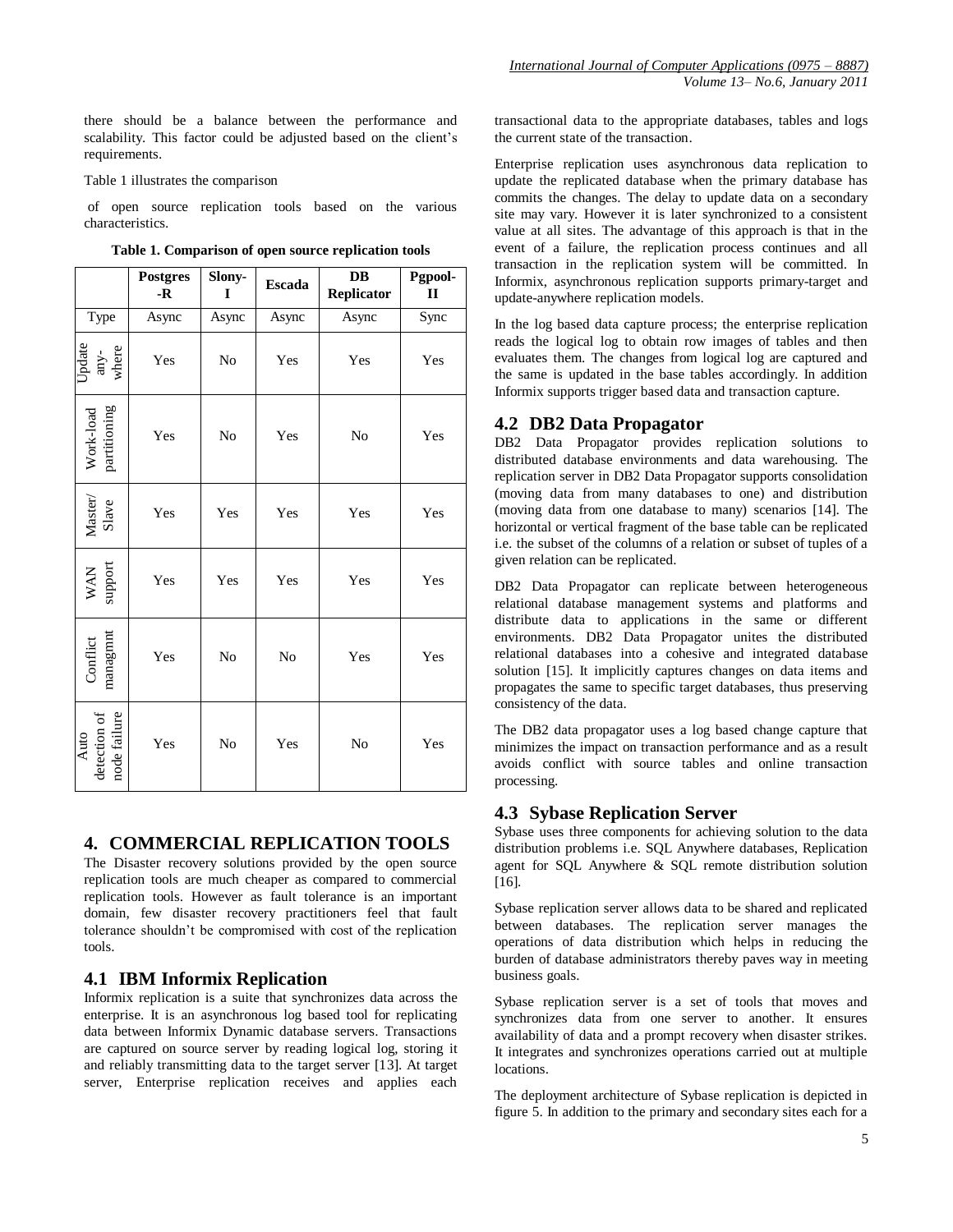Sybase and a Non-Sybase database, it consists of three entities: Replication Server, Replication Agent and Direct Connect.

*Replication Server* is responsible for distribution and synchronization of data across the enterprise. If both primary and secondary databases are Sybase, replication can be handled only by using replication server.



**Figure 5. Deployment Architecture of Sybase Replication [16]**

*Replication Agent* captures transactions from non-Sybase database and transfers them to the replication server. It is needed to replicate data from non-Sybase Server.

*Direct Connect* is a Sub component that enables replication to a variety of LAN based heterogeneous and other data targets [16].

There are three types of replications available with Sybase Replication Server:

*Publish-and-subscribe model*: The transactions occurring in a source database are detected by replication agent and transfer it to the replication server which distributes the information to other replicated servers. The primary data is the source of the data that replication server replicates in other databases. User "publish" data at primary sites to which Replication servers at other sites "subscribe."

*Warm standby*: Replication server provides warm standby capability with a pair of databases, one as the active database and one as the standby database, which is supported by Replication server functionality. As clients update the active database, replication server copies transactions to the standby database, maintaining consistency between the two. If the active database fails for any reason, you can switch to the standby database, making it the active database, and resume operations with little or no interruption.

*Heterogeneous data server support*: Sybase Replication Server also supports replicating data to and from non-Sybase data servers. Data can be replicated to non-Sybase data servers such as Oracle, Informix, IBM DB2, and Microsoft SQL Server using Direct Connect gateways. Transactions can be captured and forwarded from non-Sybase data servers to Sybase data servers using Sybase Replication Agents. Data can also be replicated

from a non-Sybase source, through Replication server to a non-Sybase destination [16].

# **4.4 Q- Replication Tools**

Q-replication uses message queues to transfer changes to the data between the source and target databases [17]. It has two major components: Q capture and Q Apply. The different components of Q-replication are depicted in figure 6.



**Figure 6. Q Replication**

Q capture reads the transactional log, identifies the changes in data from the committed transactions and embeds into a message. These messages are then written to one or more message queues (Web Sphere). Q Apply then receives the transactional messages from the message queue and applies the changes to the target system as a single transactional unit. The message queue facilitates transfer of data across heterogeneous databases and platforms.

Q replication allows maintaining multiple copies of data and the transactional updates on data items; this may result in occurrence of a conflict. However it provides mechanisms to resolve such conflicts.

#### **4.5 Oracle's Stream**

Oracle Streams are one of the unified solutions used for information sharing. Stream captures and distributes database updates, events and messages [18]. It triggers the updates to the destination database or transfers events and messages. This capability of oracle streams helps in development of flexible solutions for replication, message queuing and event notification.



**Figure 7. Architecture of Oracle's stream replication**

The architectural elements of replication using oracle's stream is depicted in figure 7. Oracle's stream capture changes from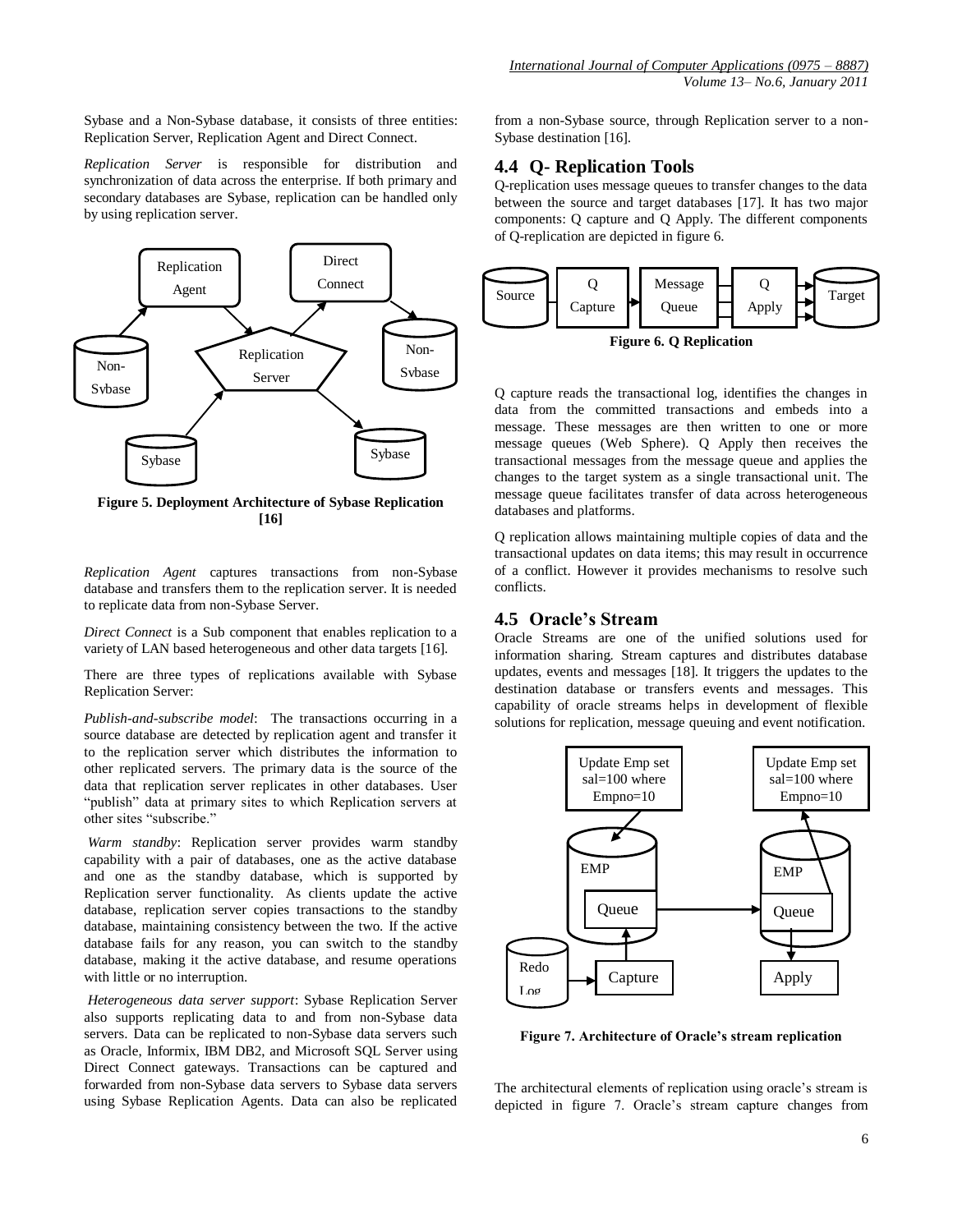source database, puts it in a queue and propagates these changes to remote database.

The changes are then applied to each of the target databases. The execution of the update statement changes the state of a row in Emp relation whose Empno is 10. These changes are recorded in the redo log. The capture process collects these changes, retrieves from the redo log. This information is added to a queue which is delivered to another database that has a back up of Emp relation. Once the changes are successfully propagated the apply process applies the changes to the secondary databases at the remote site.

Table 2 presents the comparison of various commercial replication tools. It specifies the replication strategy used and the mechanism adopted to recover the data in case of failures.

**Table 2. Comparison of commercial replication tools**

| Replicatio<br>n Tool                  | <b>Replication Strategy</b>                                                                                                                                                                                      | <b>Recovery Process</b>                                                                                                                                             |
|---------------------------------------|------------------------------------------------------------------------------------------------------------------------------------------------------------------------------------------------------------------|---------------------------------------------------------------------------------------------------------------------------------------------------------------------|
| <b>IBM</b><br>Informix<br>Replication | Supports both "active-<br>passive" and "active-<br>active" replication                                                                                                                                           | Continuous Log<br>Restore [CLS]<br>Remote Standalone<br>Secondary servers<br>[RSS]                                                                                  |
| DB <sub>2</sub> Data<br>Propagator    | The Data Propagator<br>replication engine uses a<br>change-capture mechanism<br>and a log to replicate data<br>between a source system<br>and a target system.                                                   | Distribute data to<br>applications in the<br>same or different<br>environments<br>Replicate all or a<br>subset of your data<br>to one or more<br>locations.         |
| 0-<br>Replication<br><b>Tools</b>     | Allows multidirectional<br>replication                                                                                                                                                                           | <b>Emergency restart</b><br>(ERE) failure<br>recovery.                                                                                                              |
| Sybase<br>replication<br>server       | Publish and Subscribe<br>model<br>Warm<br>Standby<br>Heterogeneous data server<br>support                                                                                                                        | Replication server<br>and Replication<br>Agents are<br>responsible for<br>synchronization &<br>recovery of data<br>between similar or<br>heterogeneous<br>databases |
| Oracle<br>stream                      | Asynchronous<br><b>Master-Master Replication</b><br><b>Oracle Streams Replication</b><br>captures changes from a<br>source database stages and<br>propagates those changes<br>to one or more remote<br>databases | Recovery of<br>primary or<br>secondary database<br>is achieved with<br>the help of redo<br>logs.                                                                    |

# **5. ISSUES & CHALLENGES**

The major challenge for the data processing centres is to ensure that all the applications and business users use the consistent copies of the redundantly stored data. Several replication tools are proposed to maintain the consistency by implementing several conflict resolution strategies. However the time lag between the failure and execution of the conflict resolution strategy is an issue. In some of the replication tools, though the data may be inconsistent for some time but later the conflict resolution strategy gets the data into a consistent state. This makes the data unavailable for certain period of time which is an issue to be resolved.

Since replicated databases works on distributed systems technology, there will be issues in maintaining reliable communication channels as data availability need to be preserved.

Locking and performance are harder issues in statement-based replication. In particular, locking granularity is usually at the table level, as table information can be obtained through simple query parsing; however, this limits performance. Finer granularity (i.e., row level) would require re-implementing a large fraction of the database logic inside the middleware. Moreover, the middleware-locking regime might not be compatible with the underlying database locking, leading to distributed deadlocks between the databases and the middleware.

Connections pools are usually major issue for failback. At failure time all connections to a bad replica will be reassigned to another replica or just removed from the pool.

Any RDBMS can manage multiple database instances. Research efforts have primary focused on replicating independent database instances leading to a concept of virtual databases [19]. Virtualization of an entire RDBMS has not been addressed. Further queries spanning multiple databases are not effectively handled by replication that works on peer database instances.

Stored procedures have been used for many legacy applications initially by Sybase. However the replication of stored procedure raises several issues. Stored procedure replication is a domain that is to be addressed as it may provide more secure environment rather than the entire data base replication strategy.

Finally as the commercial replication tools are not cost-effective there is a need to use the open source replication tools by providing the patches needed based on the replication strategy to handle the disaster situations.

# **6. CONCLUSION**

Data base replication is the process of maintaining exact copy of a database for high availability, recoverability and maintenance. To achieve the fault tolerance in several applications that uses databases many replication tools both open source and commercial came into existence. Synchronous and Asynchronous replication strategies have their own advantages and disadvantages. There is a need to implement a better hybrid replication approach in the existing tools.

The replication tools need to ensure that the database consistency is preserved across the systems which are available at a